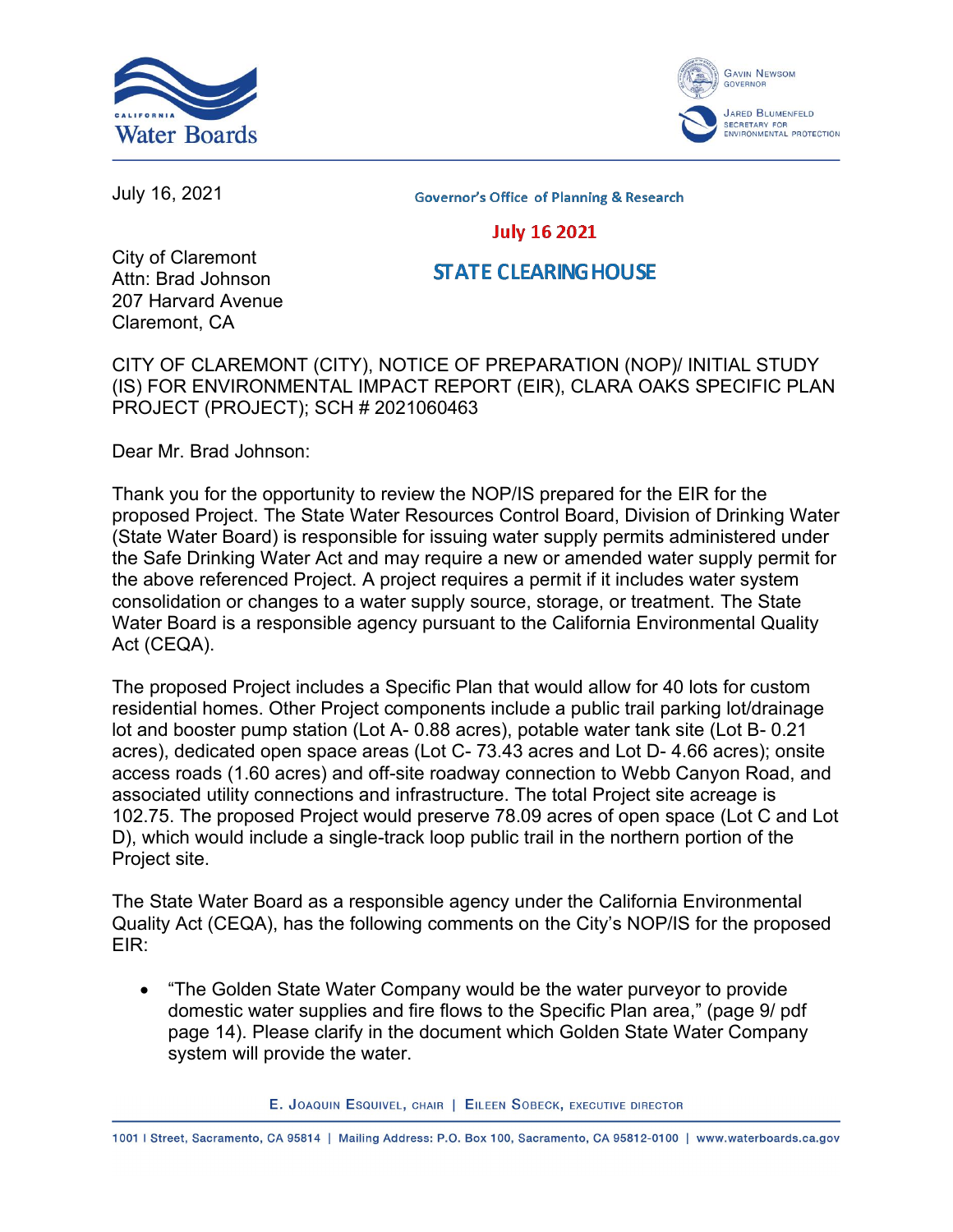- · "GSWC has indicated that the Project site is not within their jurisdiction, and thus, approval from the California Public Utility Commission would be required prior to construction improvements to the water system," (page 9/ pdf page 14). Please further detail if Golden State Water Company cannot get approval from the Public Utilities Commission, what alternate plans there are for a water system to provide the water.
- · "New water infrastructure would be required to provide service to the Project site. A new water pipeline would be connected to existing GSWC infrastructure within Base Line Road and would be constructed within the alignment of Webb Canyon Road, through the MWD parcel, and into the Specific Plan area. Other infrastructure improvements include a booster pump station to be located within Lot A, as well as proposed water tank, to be sized according with County fire flow storage requirements, located Lot B, as shown on Figure 5, Conceptual Land Use Plan and Figure 6, Draft Tentative Tract Map No. 73942," (page 9 /pdf page 14). Please provide a site map (including water main sizes and lengths, tank size and height, and booster pump station components) and a description of the water system in enough details to be able to determine if a water supply permit amendment will be required and the environmental impacts the construction and operation of the infrastructure will have. If a water supply permit amendment will be required, please add us to the list of Responsible agencies, in the EIR.
- · "The Specific Plan area lies within an area considered a Very High Fire Hazard Severity Zone (VHFHSZ), (page 5/ pdf page 11). Please consider fire flow requirements to ensure protection against wildfires when figuring tank size and water demands.
- The hydrology and water quality section of the document should discuss any waste discharge for the construction and operation of the system and discharge permits that will be obtained for the new water system infrastructure.
- State Water Board also agrees that discussions on groundwater recharge, impacts on groundwater supplies, and any conflicts with a sustainable groundwater management plan should be discussed in the EIR.

If a Water Supply Permit Amendment is needed, when the review process has ended, please forward the following items in support of GSWC- Claremont's permit application to the State Water Board, Division of Drinking Water Hollywood District Office:

- The draft and final EIR and Mitigation Monitoring and Reporting Plan (MMRP)
- The Resolution or Board Minutes certifying and adopting the EIR and MMRP and approving the Project;
- The date stamped Notice of Determination (NOD) filed at the Los Angeles County Clerk's Office or Governor's Office of Planning and Research, State Clearinghouse; and
- · Any comment letter received and the City's responses, as appropriate.